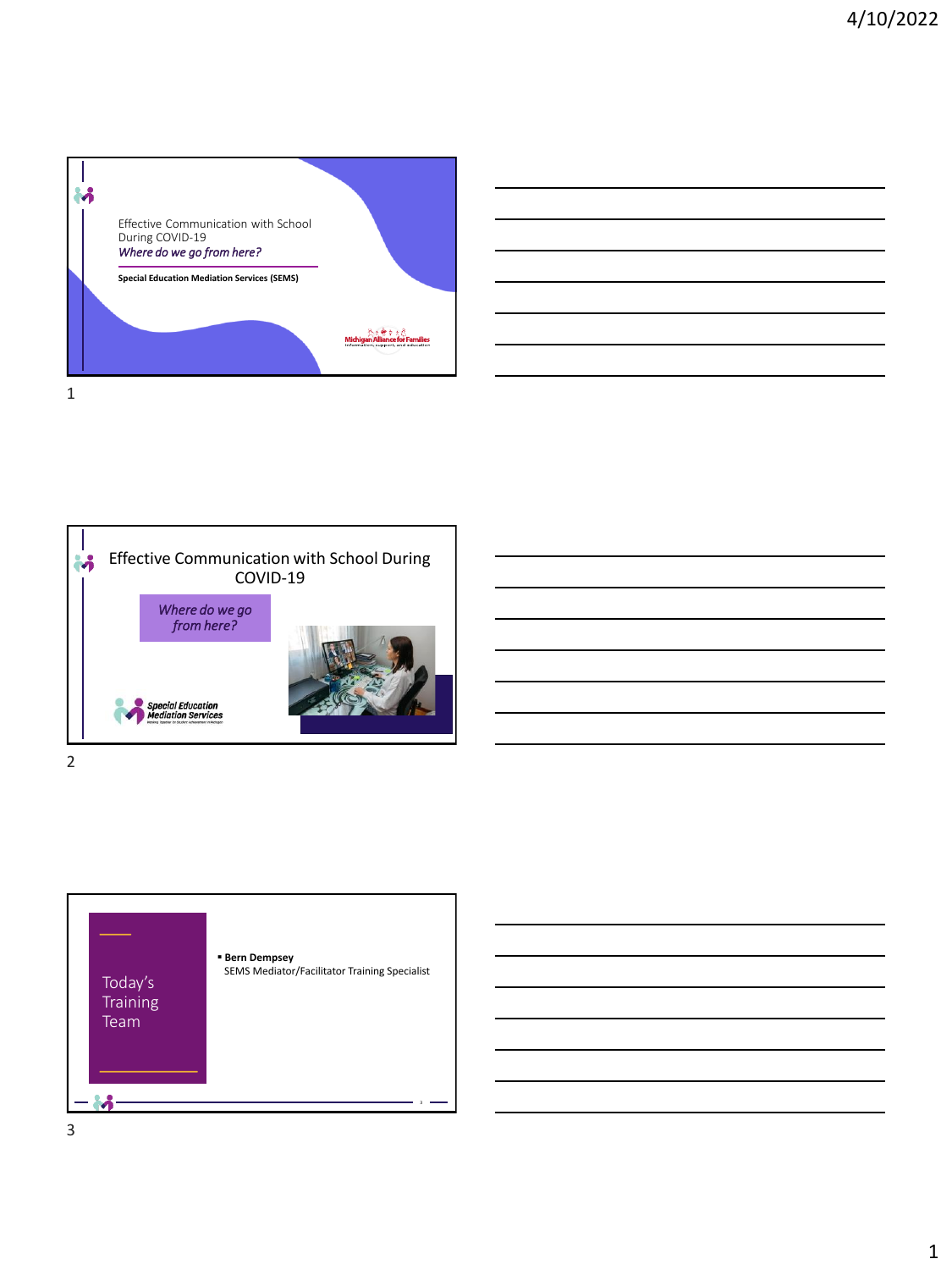

|                                                                                                                      |  | <u> 1989 - Johann Barn, amerikan bernama di sebagai bernama dan bernama di sebagai bernama di sebagai bernama di</u>   |
|----------------------------------------------------------------------------------------------------------------------|--|------------------------------------------------------------------------------------------------------------------------|
|                                                                                                                      |  | <u> 1989 - Andrea Andrew Maria (h. 1989).</u>                                                                          |
|                                                                                                                      |  | <u> 1989 - Johann Stoff, amerikansk politiker (* 1908)</u>                                                             |
|                                                                                                                      |  | <u> 1989 - Johann Barn, mars ann an t-Amhainn an t-Amhainn an t-Amhainn an t-Amhainn an t-Amhainn an t-Amhainn an </u> |
| <u> 1989 - Andrea Santa Andrea Andrea Andrea Andrea Andrea Andrea Andrea Andrea Andrea Andrea Andrea Andrea Andr</u> |  |                                                                                                                        |
|                                                                                                                      |  |                                                                                                                        |

L.



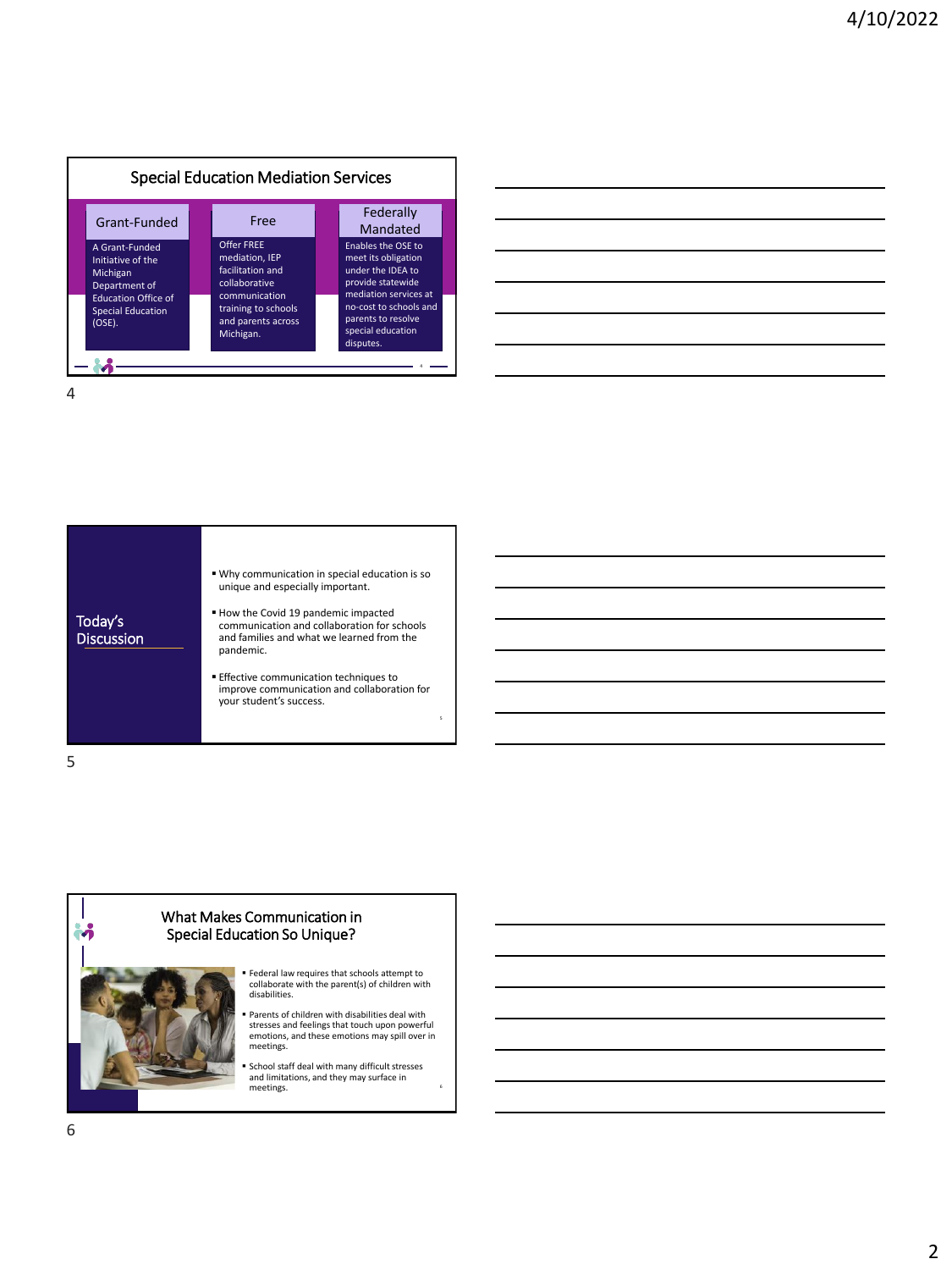## What Makes Communication in Special Education Unique?



## ■ Parents of children with disabilities may feel powerless in meetings due to the sheer disparity in numbers and previous negative experiences.

▪ Parents and School staff may have very different perceptions about a student's needs, based upon their observations and interactions in two different environments (school vs. at home).

▪ The three most important words in Special Education law ("appropriate" "reasonable" and "unique)," leave lots of room for differing interpretations and disagreement.

7

и



Parents observed firsthand the inner workings of their children's education, became more involved and communicated more often with teachers.

Many parents concluded that their children needed more individualized instruction and learning options.

Technology and innovation, by necessity, became clear drivers of successful learning and communication.

Schools that failed to meet families' needs and new expectations, especially in minority communities, lost students in large numbers.

8



## What We Learned From The Pandemic About Effective Communication and Collaboration

▪ When treated as collaborative partners **and** provided the necessary tools, parents will increase their engagement in their children's education and student outcomes will improve.

▪ In schools that don't prioritize nurturing and welcoming collaborative engagement, especially in minority communities, many parents will give up and even walk away from their home school.

9

▪ Technology has become a critical tool for improving communication and increasing family engagement.

**Student Success = (Teacher + Student + Curriculum/Material) + Family**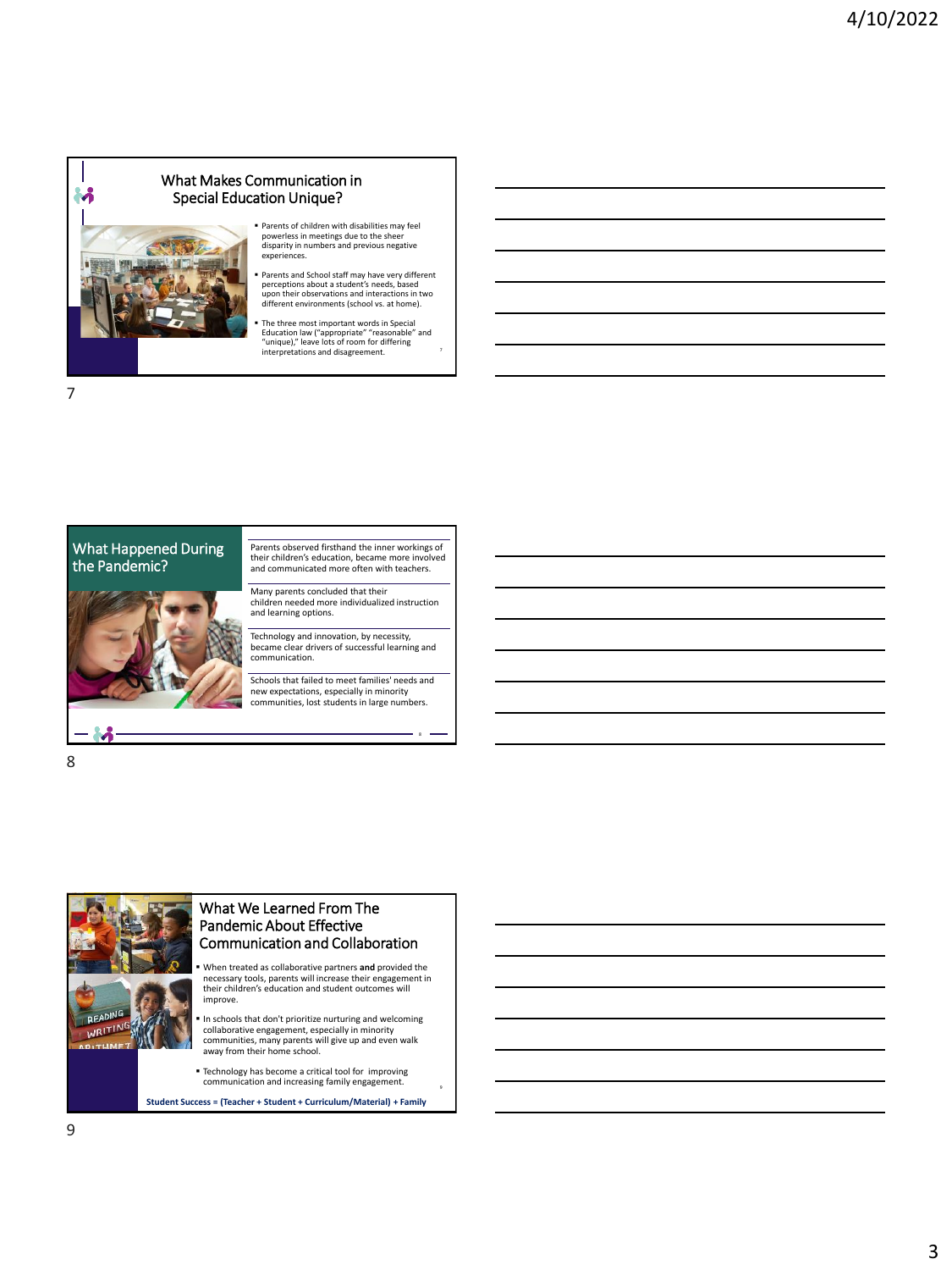

benefit of family engagement **and** collaboration in student outcomes. model and includes two-way communication, home-school coordination and joint problem solving.

<sub>10</sub>

10

engagement in student success.





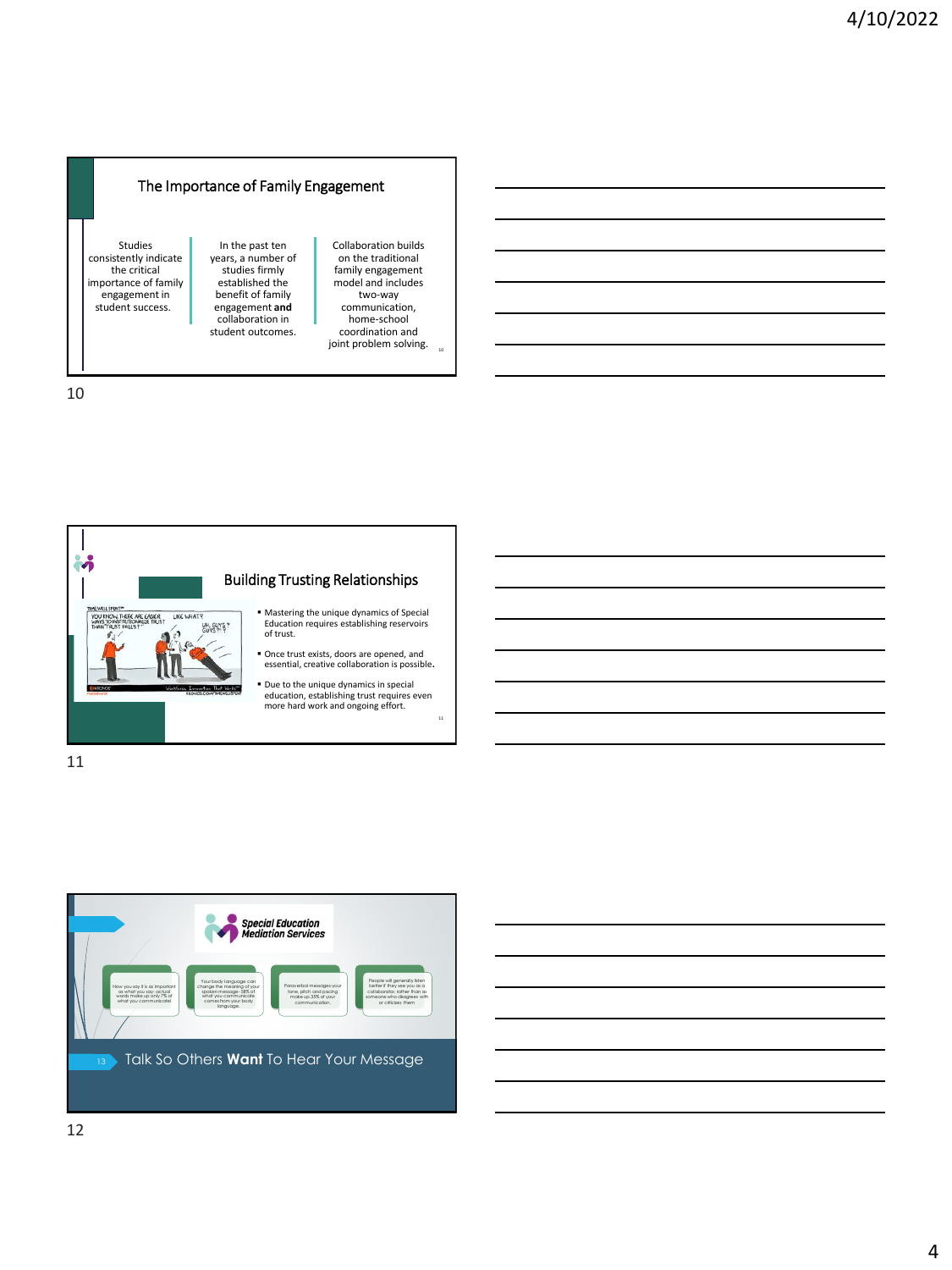



14



| <u> 1989 - Johann Barn, amerikansk politiker (d. 1989)</u> |                                                                                 |  |  |
|------------------------------------------------------------|---------------------------------------------------------------------------------|--|--|
|                                                            | the contract of the contract of the contract of the contract of the contract of |  |  |
|                                                            |                                                                                 |  |  |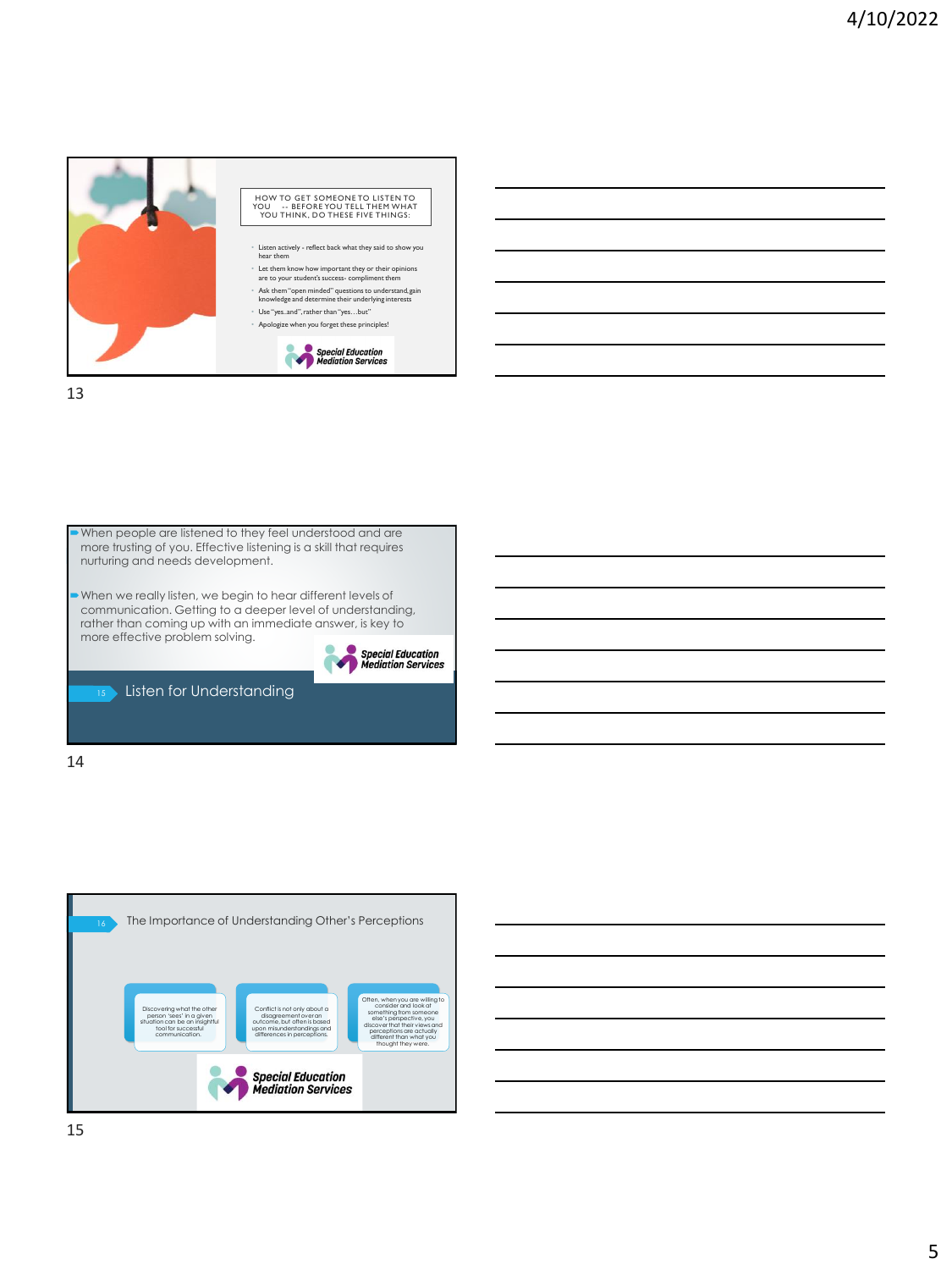





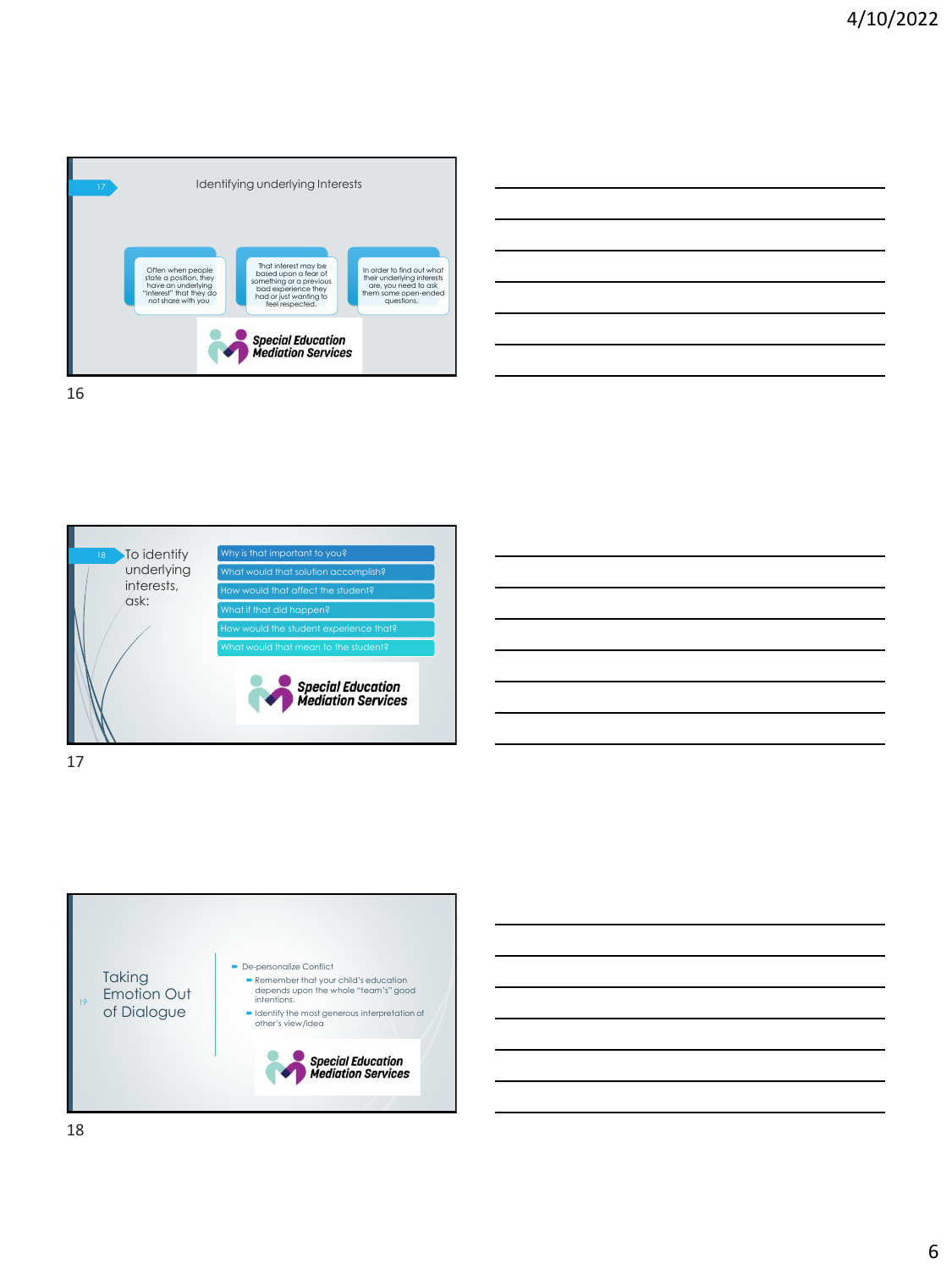



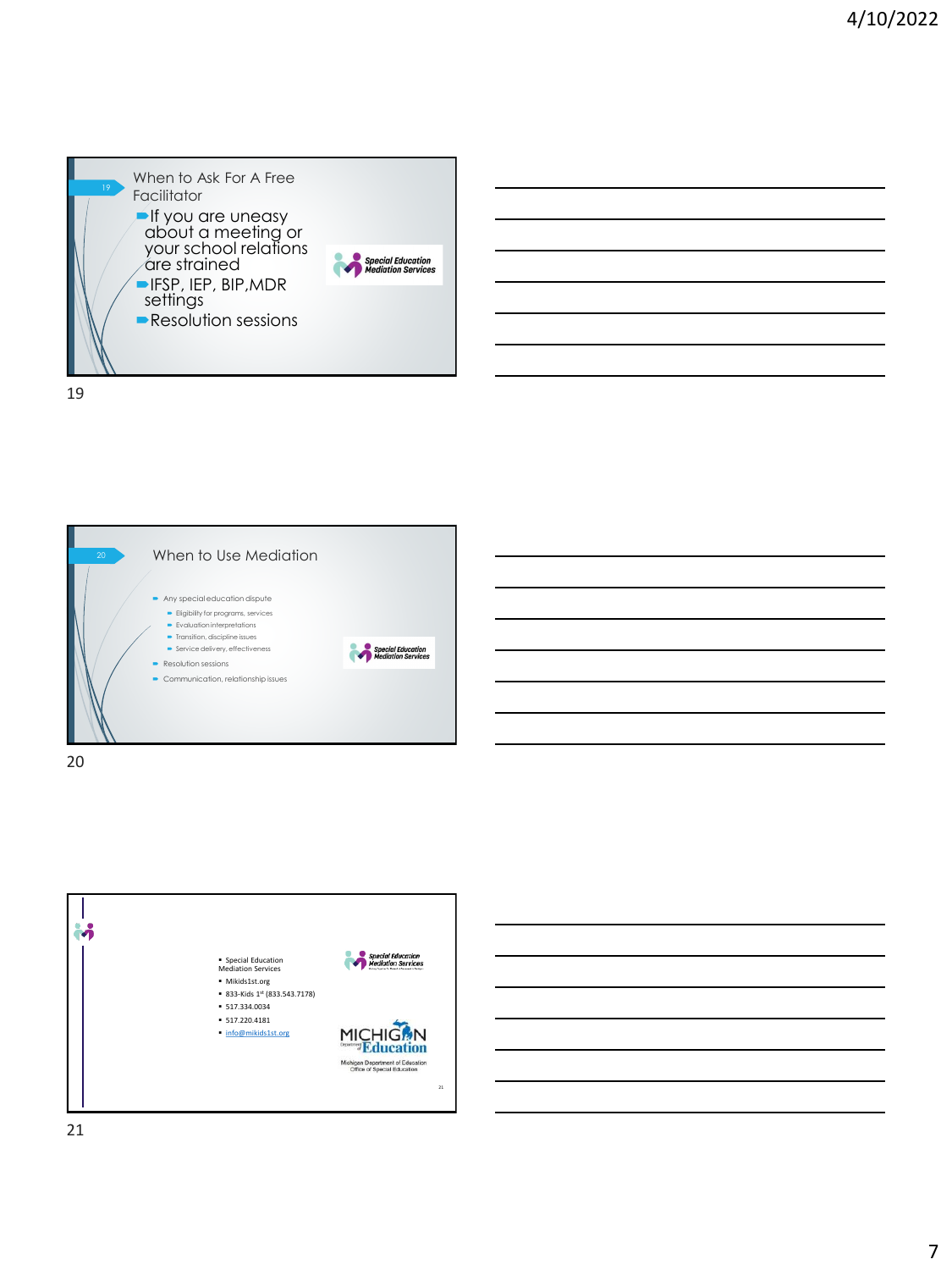

| <u> 1989 - Johann Stein, marwolaethau a bhann an t-Amhair ann an t-Amhair an t-Amhair an t-Amhair an t-Amhair an</u>   |  | <u> 1989 - Johann Barnett, fransk kongres</u> |  |
|------------------------------------------------------------------------------------------------------------------------|--|-----------------------------------------------|--|
| <u> 1989 - Andrea Barbara, amerikana amerikana amerikana amerikana amerikana amerikana amerikana amerikana amerika</u> |  |                                               |  |
| the contract of the contract of the contract of the contract of the contract of                                        |  |                                               |  |
| <u> 1989 - Johann Barbara, martxa alemaniar argamento este alemaniar alemaniar alemaniar alemaniar alemaniar a</u>     |  |                                               |  |
|                                                                                                                        |  |                                               |  |
| <u> 1989 - Johann Barbara, martxa alemaniar argamento este alemaniar alemaniar alemaniar alemaniar alemaniar al</u>    |  |                                               |  |
|                                                                                                                        |  |                                               |  |



State Board of Education Members **State Board of Education Members**<br>Dr. Cassandra E. Ulbrich, President<br>Dr. Pamela Pugh, Vice President<br>Tiffany D. Tilley, Secretary<br>Tom McMillin, Treasurer<br>Dr. Judith Pritchett, NASBE Delegate<br>Elien Cogen Lipton, Board Mem Jason Strayhorn, Board Member<br>**Ex-Officio**<br>The Honorable Gretchen Whitmer, Governor<br>Dr. Michael Rice, Chairman and State Superintendent Michigan Minnes for Families